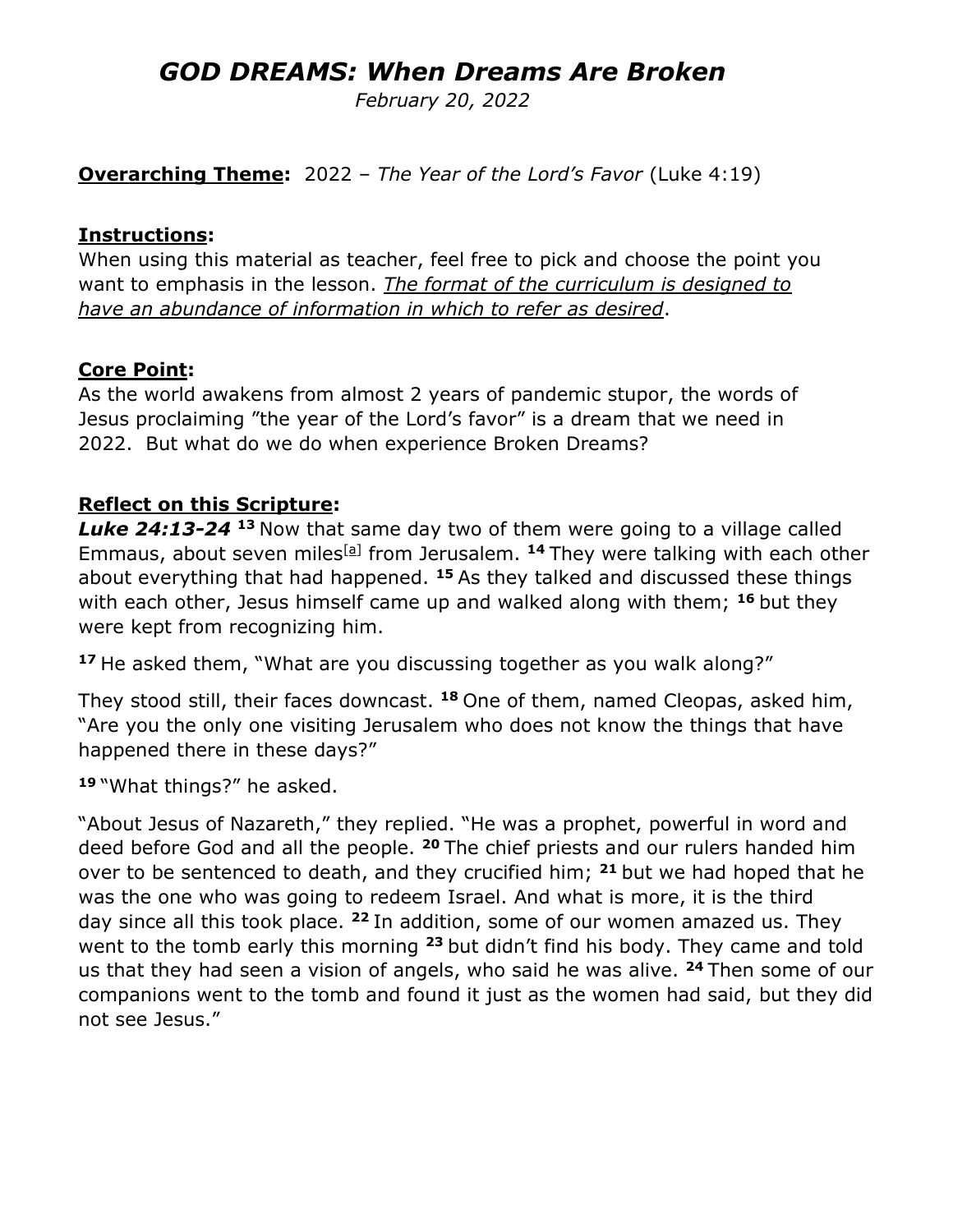## **This Week:** *Luke 24:13-24*

Jesus had kindled hope and new dreams in the lives of the disciples. At the birth of John the Baptist, Zechariah prophesied that the Lord God of Israel had "looked favorably on his people and redeemed them" (1:68). Simeon had spent his life "looking forward to the consolation of Israel" (2:25), and Anna was a witness "to all who were looking for the redemption of Jerusalem" (2:38). By speaking of Jesus as the hoped-for Redeemer of Israel, Cleopas echoes the words of Isaiah (41:14, 43:14). They had hoped that the promises of the Scriptures were about to be fulfilled. Again, Cleopas and his companion do not get the irony; they had hoped that Jesus would fulfill the Scriptures, but they saw his death – which was indeed the fulfillment – as only the frustration of their hope. But Jesus' act of suffering with us and rising again actually becomes the source of divine comfort and hope in the midst of human broken dreams.

-Adapted from New Interpreters Commentary, Vol IX, p. 478

#### **Questions to Ponder for Accountability in the Group:**

- 1. In bringing the mysterious traveler up to speed, Cleopas said "but we had hoped…" Can you relate? Have you ever had a broken dream experience that led you to a sense of hopelessness like Cleopas?
- 2. Later in the story as the two have dinner with the mysterious traveler, their eyes are opened to recognize the crucified and risen Christ as gives thanks and breaks the bread. What do you think opened their eyes as he broke the bread?
- 3. Reflecting on the crucified Christ as he awaited martyrdom in a Nazi concentration camp in 1945, German theologian Dietrich Bonhoeffer declares *"only a suffering God can help."* What do you think he means by that statement? When you think of your own experiences of deferred or broken dreams, how does the reality of Jesus' suffering relate to you?
- 4. How can the community of faith better embody the sacrificial love of Christ as we encounter the broken dreams of others in the world around us? Is it possible to help others (or even one another) dream again? How?

### **Activity for the Life of a Disciple:**

- 1. Remember to find encouragement for the day by reading the daily devotional from FUMCC.
- 2. Read and reflect through your **God Dreams** journal (beginning on page 30).